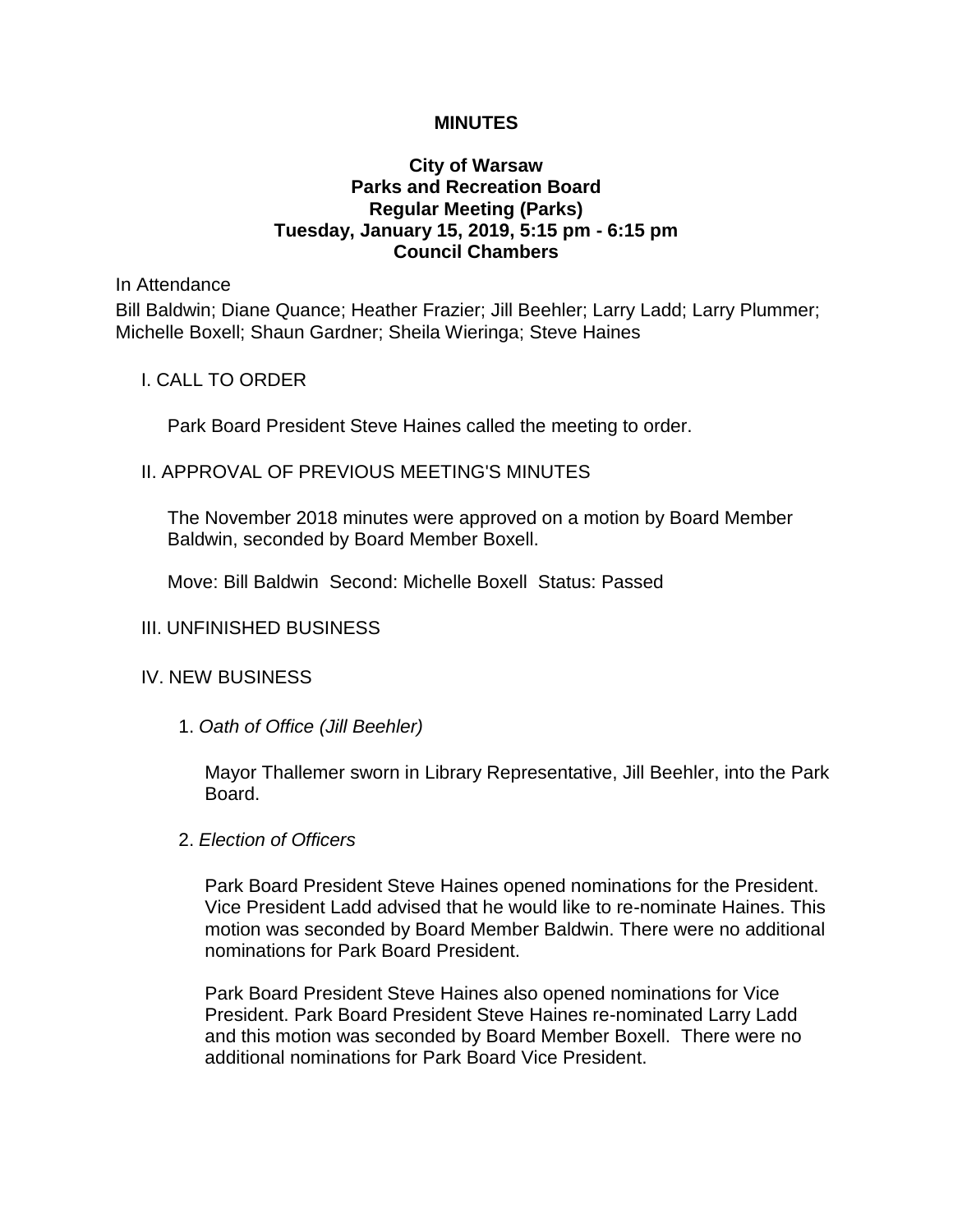## Move: Second: Status: Passed

#### 3. *Pickleball Kelly Park*

Superintendent Plummer advised that back in September of 2017, the Board was approached by a group of pickle ball enthusiasts who had asked for Board approval to start the process of integrating a permanent pickle ball court at Kelly Park. It was decided during that Board meeting that additional research on the current tennis court usage at Kelly Park and possible funding needed to be sought before Board approval. It was determined throughout the remainder of the season that on most occasions, only one court or half of the current tennis courts located at Kelly Park are being used.

Mayor Thallemer stated that he had spoke with Plummer on several occasions about the public's interest in a pickle ball Court. Thallemer further explained that Plummer informed him, that they were collecting data since the September meeting due to the requests at that time as well. Thallemer advised that he has had several requests from individuals in the community on the need for a permanent court and how beneficial it would be to the City.

Dave, a local pickle ball enthusiast, informed the Park Board that he is being contacted constantly from individuals wishing to learn the game and trying to find a location to play it. At this moment, there are some stationary courts, where nets and so forth have to be transported in order to play. At this time, there is no permanent pickle ball court in Kosciusko County.

It was brought to our attention that their is also a grant available through K21 Foundation, along with Dr. Dane and Mary Louise Miller Foundation, that would help fund the project. The current courts at Kelly Park would need to be widened about 10 ft to provide adequate distance between the tennis court and the pickle ball court. This would allow one side to remain a permanent tennis court and the other to accommodate 4 permanent pickle ball courts. We have a meeting with Phend & Brown on Thursday for estimates.

Superintendent Plummer asked for the Board's permission to apply for the K21 Foundation Grant along with the Dr. Dane and Mary Louise Foundation Grant for the pickle ball courts.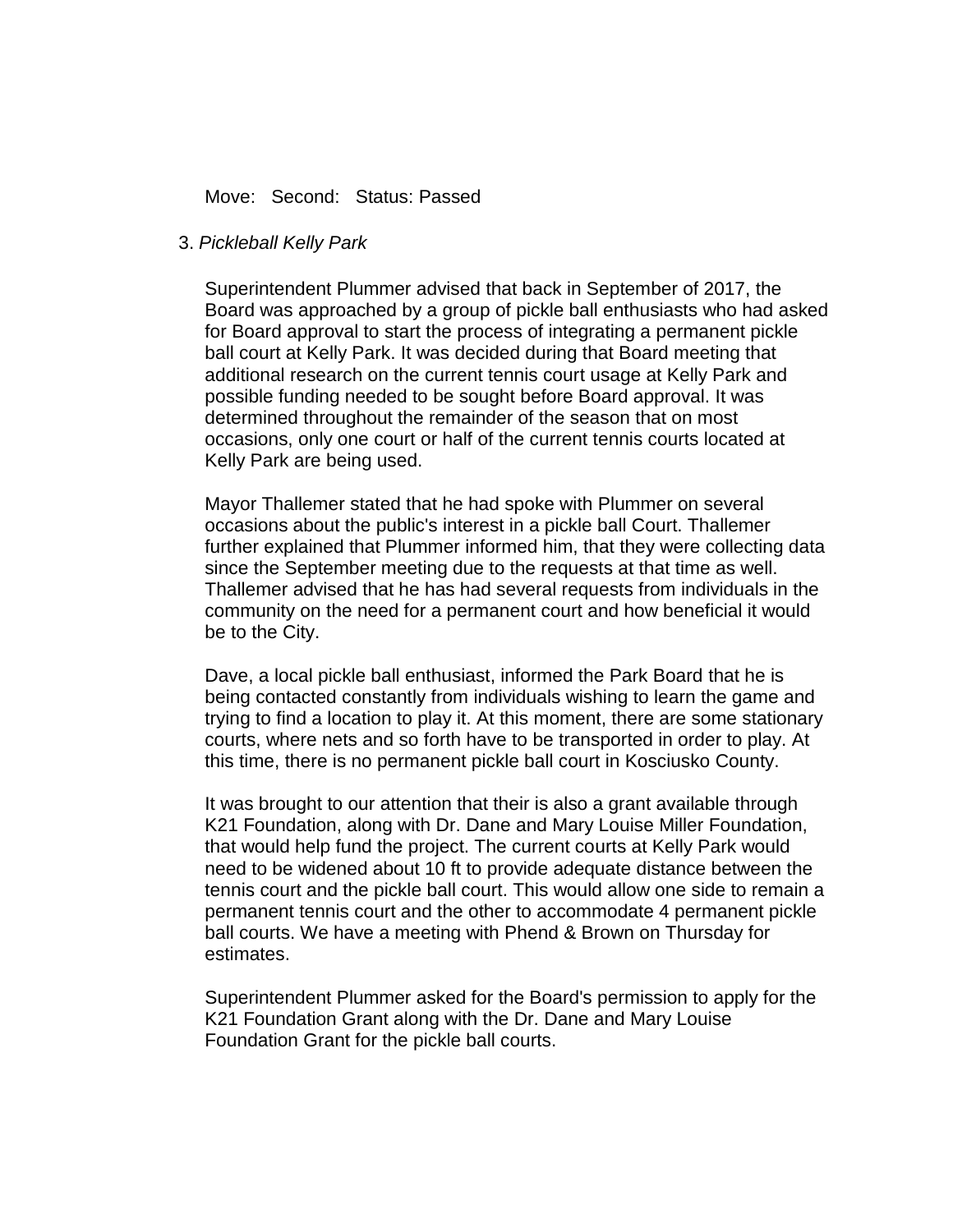A motion to allow grant submissions were approved by Board Member Beehler, seconded by Board Member Ladd.

Move: Jill Beehler Second: Larry Ladd Status: Passed

## 4. *Maintenance Report*

Maintenance Director Gardner advised all Christmas display items were removed and stored within 2 weeks. Young Tiger Football again donated all the proceeds from the concession trailer for a total donation of \$2011. The concession trailer was only open Friday thru Sundays and it was just as successful as previous years, where it was open throughout the week. Site preparation has started at Kelly Park to accommodate the new playground equipment, which will be installed early this spring once the ground thaws. Refurbishing the picnic tables and sawhorse tables has started and due to recent weather, snow removal has started as well.

Both Plummer and Gardner wanted to let the Board know that there are plans at Kelly Park to integrate an additional parking lot near the sledding hill area. We've had a few complaints about parking on Baker Street, which is located by the hill, and ask that those visiting the park utilize the parking lot off of Fawley Street.

#### 5. Recreation Report

Recreation Director Wieringa reviewed the activity numbers from past events, which have occurred since the last Park Board Meeting in November. She also advised that she now has a full time administrative assistant. Both Wieringa and her full time administrative Assistant have been recently Safe Sitter Certified. This allows them to train school aged children on proper baby-sitting techniques from first aid, how to discuss pay, and child appropriate activities. The dates for the upcoming classes are when local schools are closed.

Wieringa also provided a document which listed the upcoming events, new events and their associated fees. Wieringa asked for Park Board approval for the 2019 event and program fees.

A motion to approve the new fees was approved by Board Member Boxell, seconded by Board Member Beehler.

Move: Michelle Boxell Second: Jill Beehler Status: Passed